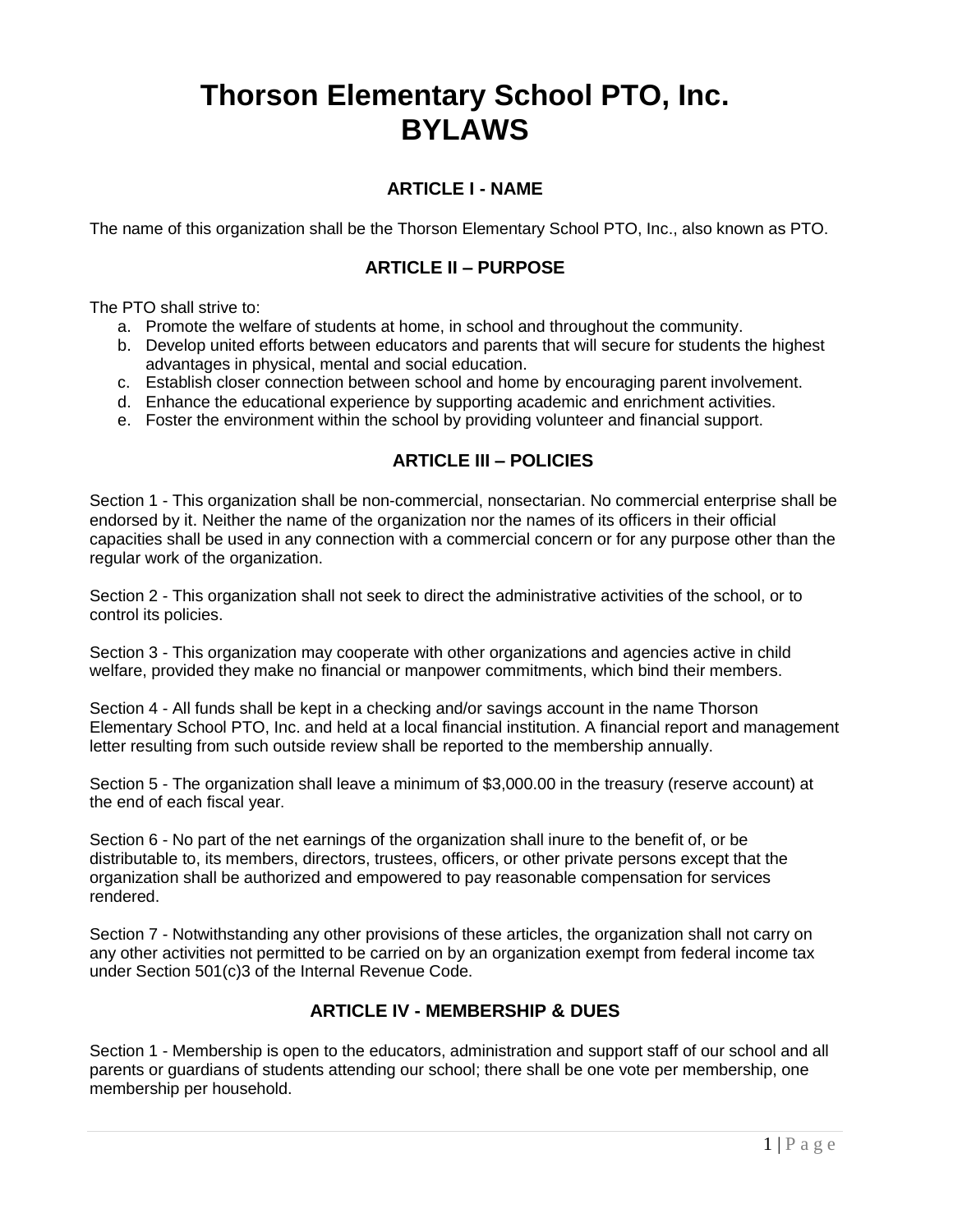Section 2 - The Executive Board shall set the dues and/or requirements for to the PTO annually.

Section 3 - Only members of the PTO who meet membership requirements set by the executive board for the current school year may participate in the business of the organization.

Section 4 - Membership shall be made available without regard to race, color, creed or national origin.

## **ARTICLE V - FISCAL YEAR**

The fiscal year of the PTO shall be from July 1 through June 30 of the following year.

#### **ARTICLE VI - OFFICERS AND THEIR ELECTION**

Section 1 - Each officer or board member shall be a member of the PTO

Section 2 - Officers and their election:

- a. The officers of this organization shall consist of a president, vice-president and/or co-president, a secretary, and co-treasurers. The second treasurer position is preferred but not required.
	- i. President: shall preside over meetings of the organization and executive board, serve as the primary contact for the principal, represent the organization at meetings outside the organization, serve as an ex officio member of all committees except the nominating committee and coordinate the work of all the officers and committees so that the purpose of the organization is served.
	- ii. Co-President: shall assume the position of president after serving as co-president for one term or in the event the president is unable to carry out his or her duties.
	- iii. Vice President: shall act as an aide to the president, perform the duties of the president in the absence or inability of the president or co-president to serve, perform other duties that may be delegated by the president, and work closely with the president and co-president to set the strategy for the PTO's activities, initiatives, and fundraising efforts. The Vice President helps the President set meeting agendas, advertises PTO meetings, and assists the communication committee with website updates and emailed newsletters. The VP works with the President, Co-President and Treasurer to propose a budget to the Board.
	- iv. Secretary: shall keep all records of the organization, take and record minutes, handle correspondence and send notices of meetings to the membership; the secretary also keeps a copy of the minutes book, bylaws, articles of incorporation, current membership list and any other necessary supplies, and brings them to meetings.
	- v. Treasurer and Co-Treasurer: shall have custody of all the funds of the PTO; keep a complete and accurate record of receipts and expenditures and pay out funds in accordance with the approval of the executive board, have all checks and/or check requests (over \$100) signed by two (2) executive board members, the treasurer and another board member (except the co- treasurer), present a financial statement at every meeting and at other times of the year when requested by the executive board, make a full report at the end of the year; have the accounts examined annually by an independent accountant. Duties will be shared by the co-treasurers as they determine but keeping in mind sound accounting and risk management practices. The treasurer works closely with the president, co-president and vice president(s) on the proposed budget.
- b. Officers shall be elected annually in the month of May to two-year terms, except for the president who is elected as co-president and whose role evolves into that of president in the second year. The president, secretary and one of the treasurers shall have coinciding terms. The co-president, vice president and the other co-treasurer shall have terms that coincide on alternate years as the president and secretary.
- c. There shall be a nominating committee composed of at least three current members. The committee shall elect its own chairperson. The nominating committee shall select a candidate for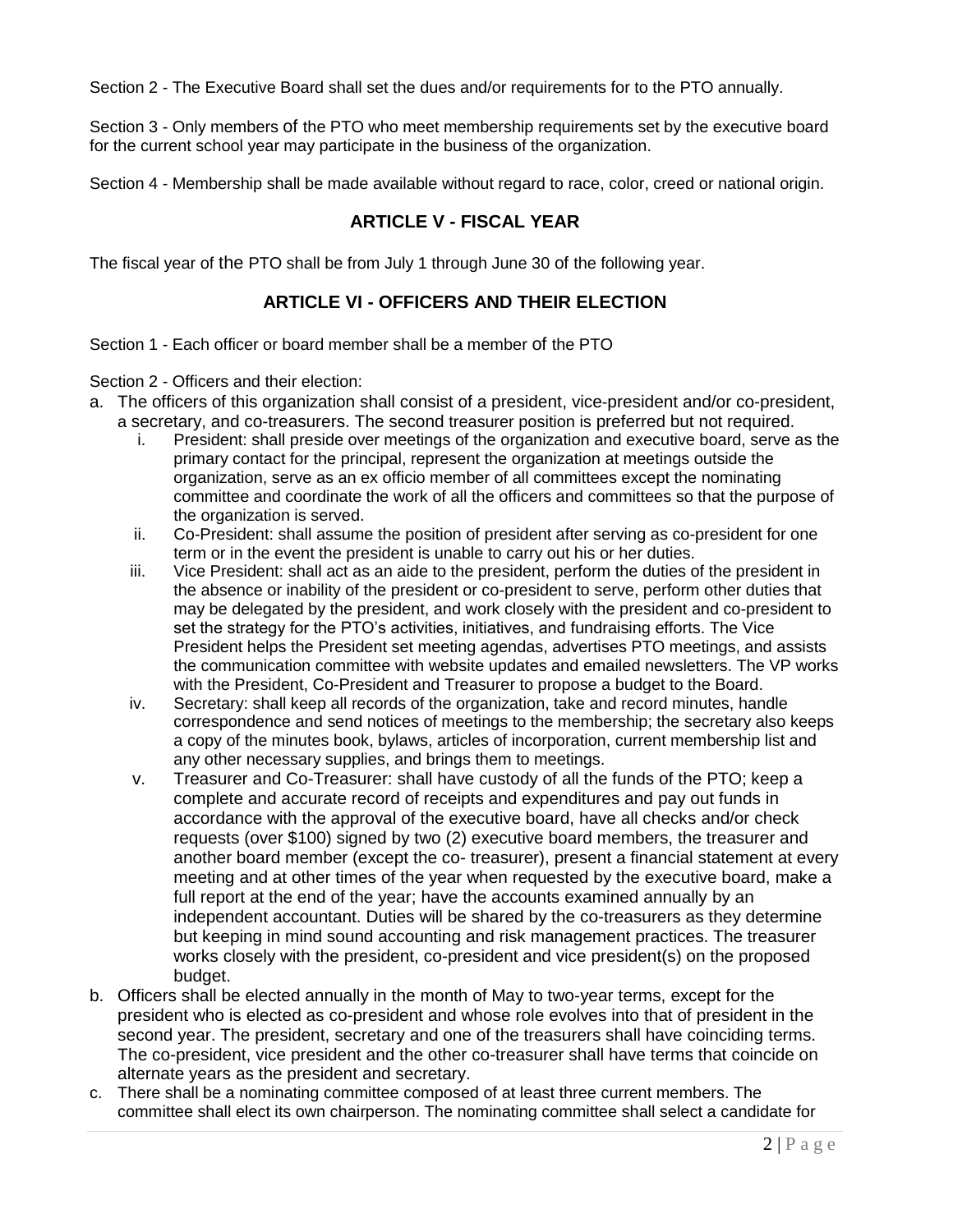each office vacated and present the slate at a meeting held one month prior to the election. At that meeting nominations may also be made from the floor.

- d. Each position shall be voted for independently via a voice vote. If more than one person is running for an office, a ballot vote shall be taken.
- e. In May, all parents and guardians of students in the upcoming kindergarten class will be allowed to become members of our PTO for the next school year. Voting rights shall be limited to the election of officers until the following school year.
- f. The newly elected officers shall assume their duties July 1st and shall serve for a term of two years or until the election of their successors.
- g. A person shall not be eligible to serve more than two consecutive terms in the same office.
- h. The outgoing president shall be invited to serve as an advisor to the executive board for one year in order to ensure continuity.
- i. There shall be no proxy or absentee voting.

Section 3 - A vacancy occurring in any office shall be filled by a majority vote of all remaining members of the Executive Board. If the office of President becomes vacant, the co-president shall assume the duty for the remainder of the school year and following school year. In the absence of a co-president, a vice president shall assume the duty for the remainder of the school year, or until the office is filled.

Section 4 - By a two-thirds (2/3) vote of the entire Executive Board, an officer may be removed from office for failure to perform duties.

## **ARTICLE VII-EXECUTIVE BOARD**

Section 1 - The Executive Board shall consist of the officers of the organization and may include a representative from the school. All of the executive board members shall be members of the PTO and have a child attending the school.

Section 2 - The Executive Board shall be subject to the orders of the organization and none of its acts shall conflict with action taken by the organization.

Section 3 - Duties of the Executive Board shall be:

- a. To transact necessary business in the intervals between membership meetings
- b. To approve the plans of the committees
- c. To present a report at the membership meeting of any action taken by the Executive Board
- d. To facilitate an annual review of the treasurer's records after fiscal year end, and before the first fall general membership meeting
- e. To prepare and submit to the membership in September of each year, for adoption an annual budget
- f. To fill vacancies of elected positions
- g. To approve routine bills within the limits of the budget
- h. To oversee fundraising activities of the school year

Section 4 - The Executive Board shall meet as needed prior to the general membership meeting. Special meetings may be called by the president or by a majority of the members of the board. A majority of the executive board members shall constitute a quorum.

## **ARTICLE VIII –COMMITTEES**

Section 1 - Committees shall be created by the executive board as needed to promote the purpose and interests of the organization. The need for specific committees will be reviewed annually.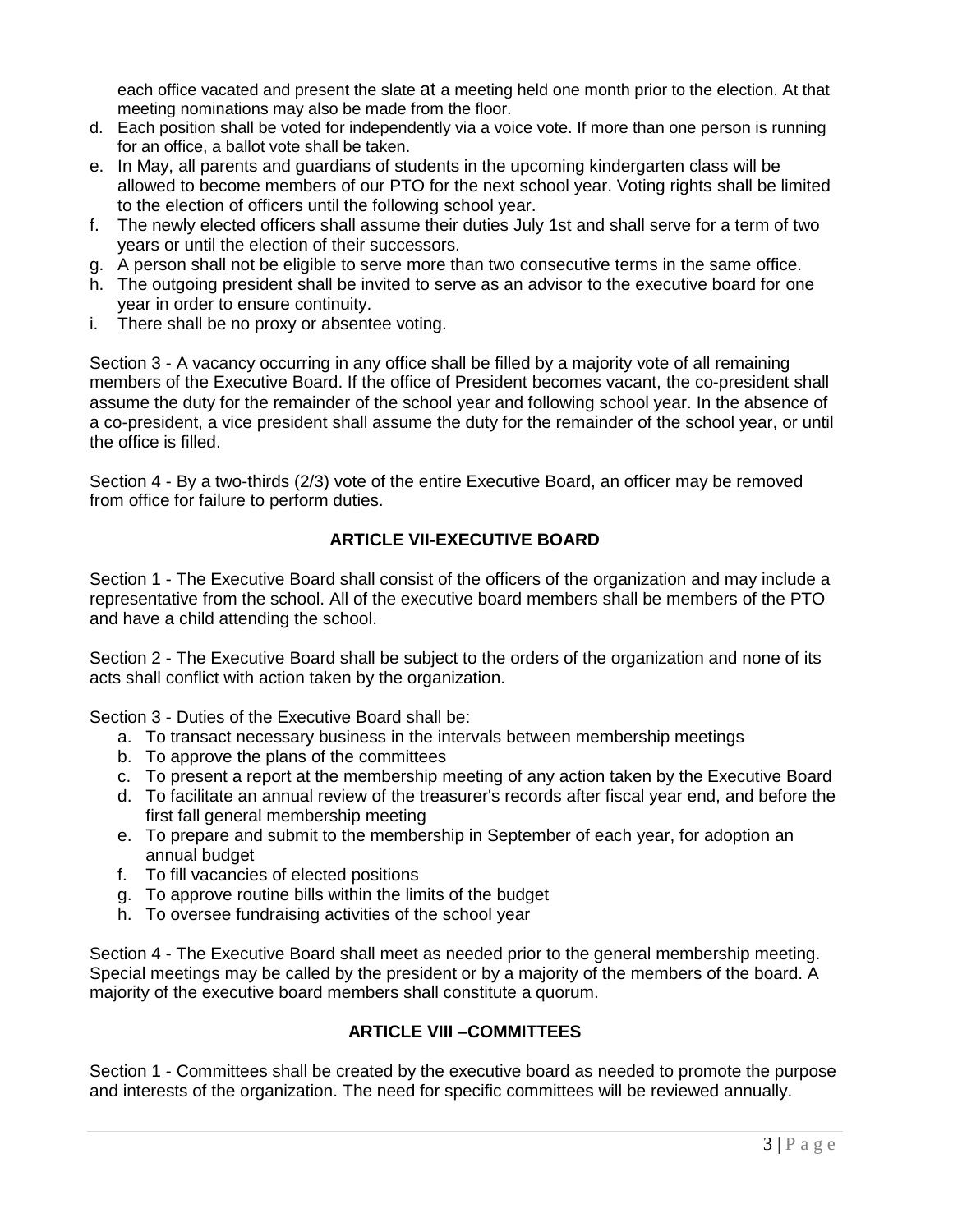Section 2 - The chairpersons of each committee shall be current PTO members. No committee work shall be undertaken without the approval of the Executive Board. The chairpersons shall report on committee activities to the President monthly and at the general membership meetings as necessary.

## **ARTICLE IX - MEETINGS**

Section 1 - Regular meetings of the organization shall be held monthly on the second Monday of each month during the school year unless otherwise provided by the executive board, having given seven (7) days notice.

Section 2 - Special meetings of the PTO may be called by the president or by a majority of the executive board, seven (7) days' notice having been given.

Section 3 - The annual meeting shall be held in the month of May

Section 4 - Eight (8) members shall constitute a quorum for the transacting of business at any general membership meeting.

## **ARTICLE X • Summary of Financial Procedures**

Section 1 - As part of the budget and funding process the following is the approved course of action:

- a. In May of each year, the PTO Treasurer will request budget amounts from each committee area from the activity chairperson(s);
- b. Prior to the September PTO meeting, the Treasurer will make the proposed budget available to the membership via the Thorson PTO Website, email or postal mail;
- c. The budget will then be voted on and approved by a quorum at the first PTO meeting of the school year, preferably before the beginning of the fiscal year of September 15;
- d. For expense items, any changes to a line item greater than \$100, movement from one line item to another, or the addition of a new line item shall be approved by a quorum at the next scheduled meeting and prior to payment. If the PTO is required to pay an unbudgeted expense prior to the next PTO meeting and has excess money available, the executive board shall approve the expenditure by a quorum vote. The membership must be notified at the next regular PTO meeting.
- e. Check requests, reimbursement requests, Automatic Clearing House (ACH) requests and deposits are required to be completed and signed and returned to the Treasurer using the appropriate forms; All check requests must be accompanied by a purchase order, invoice or receipt from the vendor. Checks will be made payable to the business, person or organization providing the goods or services, or to an individual if he or she has already paid for the goods or services and produces a receipt.
- f. All withdrawal activity in the checking/savings accounts over \$100 requires two executive officer signatures.
- g. Payment for technology gifts costing more than \$500 that require school board approval may be payable directly to the school district. Such gifts shall be purchased by the school district, and once provided with a receipt, purchase order or invoice from the vendor, the PTO will issue a check to the district for the amount approved and documented..
- h. At the end of the fiscal year, any unused PTO funds shall remain in the PTO reserve account, including funds which have been budgeted, but not used by PTO committees. Funds in the reserve account may be used to pay for unplanned but necessary PTO expenses, special projects requested and approved by the PTO membership, and as a source of funds that will help ensure the continued success of the operations of the PTO.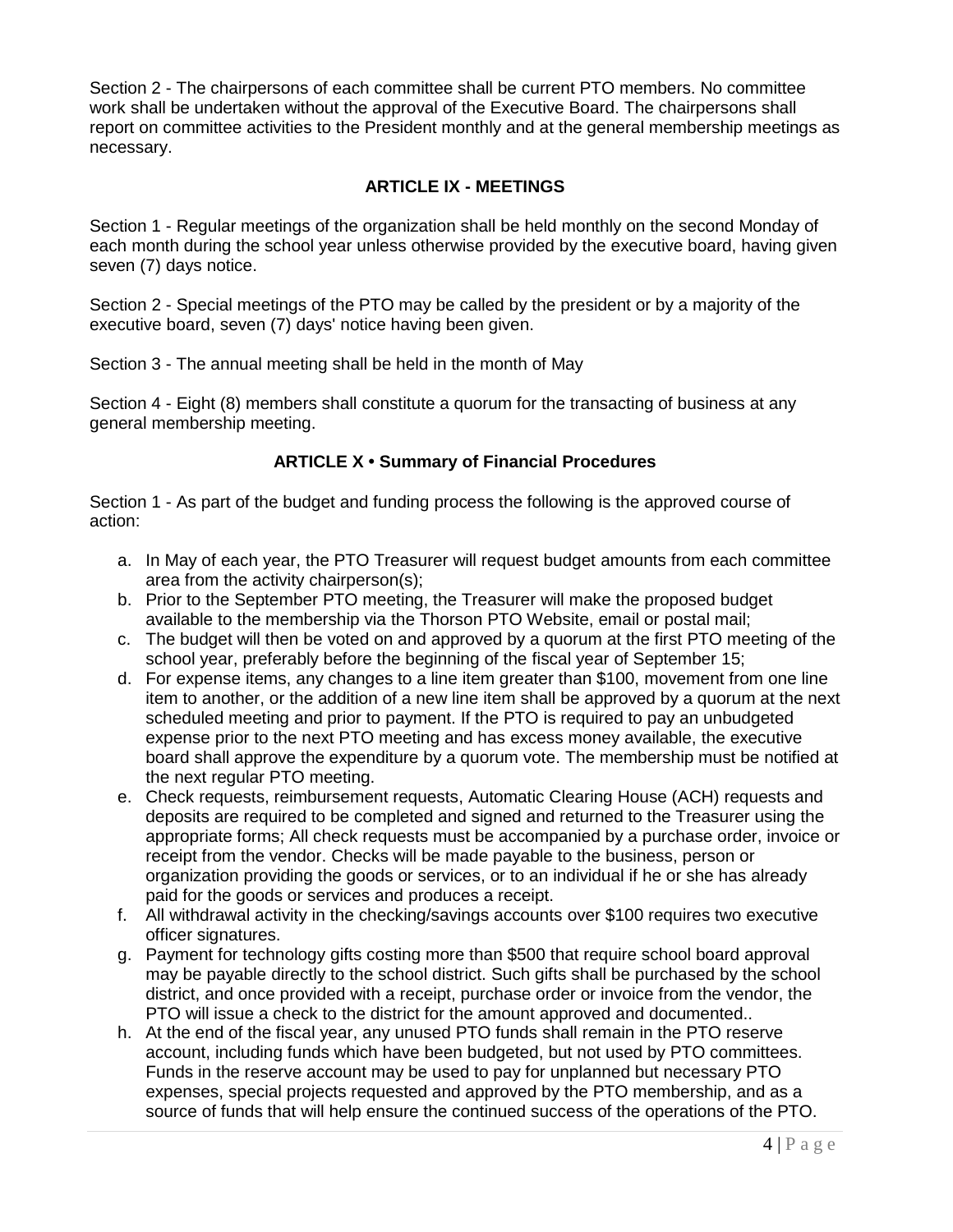## **ARTICLE XI • DISSOLUTION**

Section 1 - The organization, by majority vote in a general membership meeting, shall authorize the appointment of a committee to consider the reasons for disbanding and the necessary steps to be taken. Notice of intent to disband shall be given to all members, in writing, at least 14 days prior to the general membership meeting. The committee shall submit a report at the general membership meeting.

Section 2 - A two-thirds *(2I3)* vote of those in attendance is required for passage.

Section 3 - Upon the dissolution of this organization, after paying or adequately providing for the debts and obligations of the organization, the remaining assets shall be distributed to one or more nonprofit funds, foundations, or organization that have established their tax-exempt status under Section 501©(3) of the Internal Revenue Code.

#### **ARTICLE XII- PARLIAMENTARY AUTHORITY**

When a vote is needed, assuming a quorum is present, there must be a two-thirds *(*2/3) vote of the members present and voting in order to pass in the affirmative. Robert's Rules of Order shall govern meetings when they are not in conflict with the organization's bylaws.

#### **ARTICLE XIV - REVISION OF BYLAWS**

Section 1 - A committee may be appointed to submit a revised set of bylaws as a substitute for the existing bylaws by a majority vote at a general' membership meeting, or by a two-thirds (2/3) vote of the entire Executive Board.

Section 2 - Bylaws may be amended or revised by the affirmative vote of two-thirds (2/3) of the members present and voting at any general membership meeting provided that the proposed amendment has been presented at a previous regular meeting.

Section 3 - These bylaws may be revised on a three-year schedule, or as needed.

#### **Article XV – Conflict of Interest Policy**

Section 1 - Purpose. The purpose of the conflict of interest policy is to protect this tax-exempt organization's interest when it is contemplating entering into a transaction or arrangement that might benefit the private interest of an officer or director of the organization or might result in a possible excess benefit transaction. This policy is intended to supplement but not replace any applicable state and federal laws governing conflict of interest applicable to nonprofit and charitable organizations.

Section 2 - Definitions.

- a. Interested Person. Any director, principal officer, or member of a committee with governing board-delegated powers who has a direct or indirect financial interest, as defined below, is an interested person.
- b. Financial Interest. A person has a financial interest if the person has, directly or indirectly, through business, investment, or family:
	- i. An ownership or investment interest in any entity with which the organization has a transaction or arrangement;

ii. A compensation arrangement with the organization or with any entity or individual with which the organization has a transaction or arrangement; or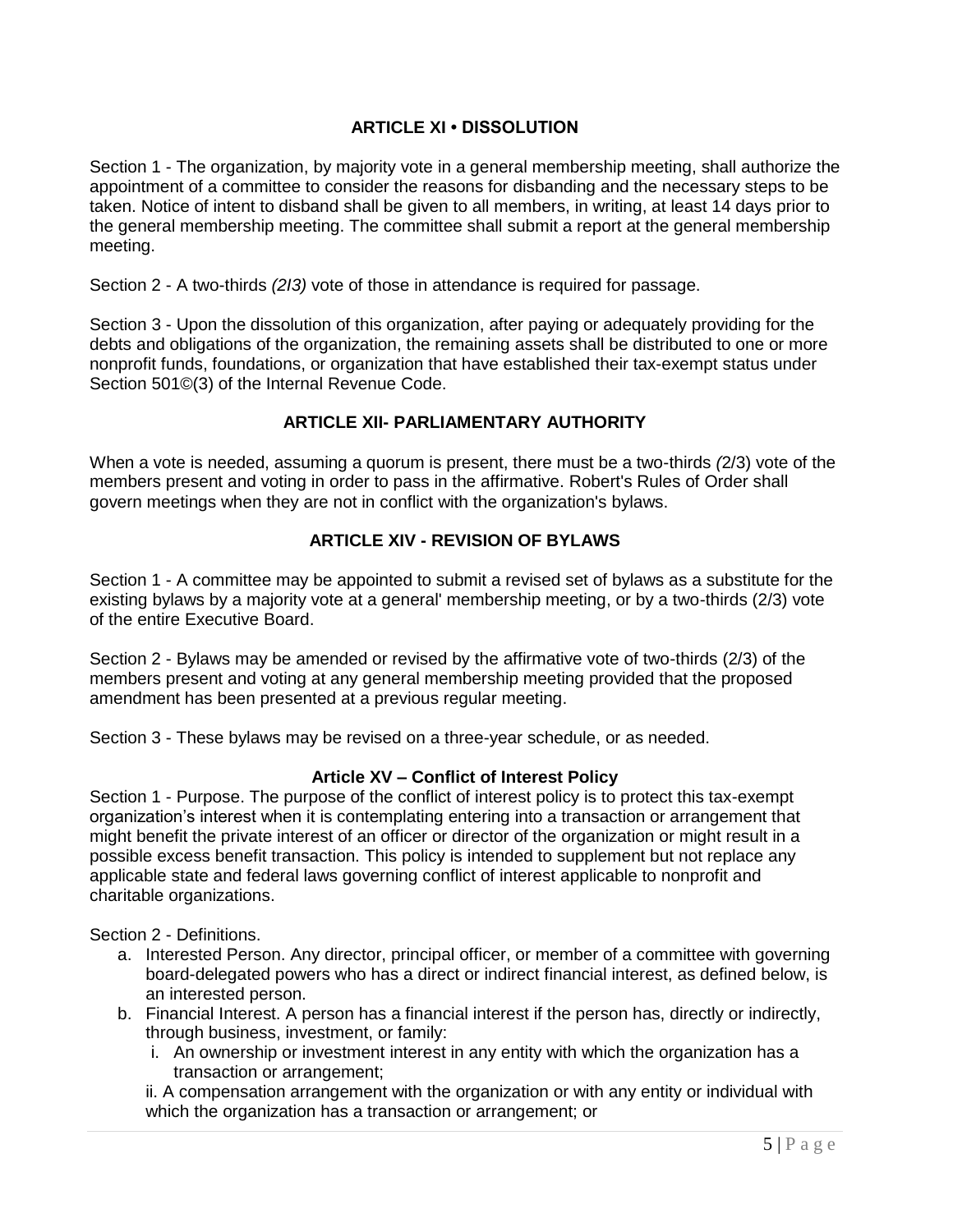iii. A potential ownership or investment interest in, or compensation arrangement with, any entity or individual with which the organization is negotiating a transaction or arrangement. "Compensation" includes direct and indirect remuneration as well as gifts or favors that are not insubstantial. A financial interest is not necessarily a conflict of interest. Under Section 3b, a person who has a financial interest may have a conflict of interest only if the appropriate governing board or committee decides that a conflict of interest exists.

#### Section 3 - Procedures.

- a. Duty To Disclose. In connection with any actual or possible conflict of interest, an interested person must disclose the existence of the financial interest and be given the opportunity to disclose all material facts to the directors and members of committees with governing board-delegated powers who are considering the proposed transaction or arrangement.
- b. Determining Whether a Conflict of Interest Exists. After disclosure of the financial interest and all material facts, and after any discussion with the interested person, he or she shall leave the governing board or committee meeting while the determination of a conflict of interest is discussed and voted upon. The remaining board or committee members shall decide whether a conflict of interest exists.
- c. Procedures for Addressing the Conflict of Interest.
	- i. An interested person may make a presentation at the governing board or committee meeting, but after the presentation, he/she shall leave the meeting during the discussion of, and the vote on, the
	- ii. transaction or arrangement involving the possible conflict of interest.
	- iii. The chairperson of the governing board or committee shall, if appropriate, appoint a disinterested person or committee to investigate alternatives to the proposed transaction or arrangement.
	- iv. After exercising due diligence, the governing board or committee shall determine whether the organization can obtain, with reasonable efforts, a more advantageous transaction or arrangement from a person or entity that would not give rise to a conflict of interest.
	- v. If a more advantageous transaction or arrangement is not reasonably possible under circumstances not producing a conflict of
	- vi. interest, the governing board or committee shall determine by a majority vote of the disinterested directors whether the transaction
	- vii. or arrangement is in the organization's best interest, for its own benefit, and whether it is fair and reasonable. In conformity with the above determination, it shall make its decision as to whether to enter into the transaction or arrangement.
- d. Violations of the Conflict of Interest Policy.
	- i. If the governing board or committee has reasonable cause to believe a member has failed to disclose actual or possible conflicts of interest, it shall inform the member of the basis for such belief and afford the member an opportunity to explain the alleged failure to disclose.
	- ii. If, after hearing the member's response and after making further investigation as warranted by the circumstances, the governing board or committee determines that the member has failed to disclose an actual or possible conflict of interest, it shall take appropriate disciplinary and corrective action.

Section 4 - Records of Proceedings. The minutes of the governing board and all committees with board delegated powers shall contain:

a. The names of the persons who disclosed or otherwise were found to have a financial interest in connection with an actual or possible conflict of interest; the nature of the financial interest; any action taken to determine whether a conflict of interest was present; and the governing board's or committee's decision as to whether a conflict of interest in fact existed.